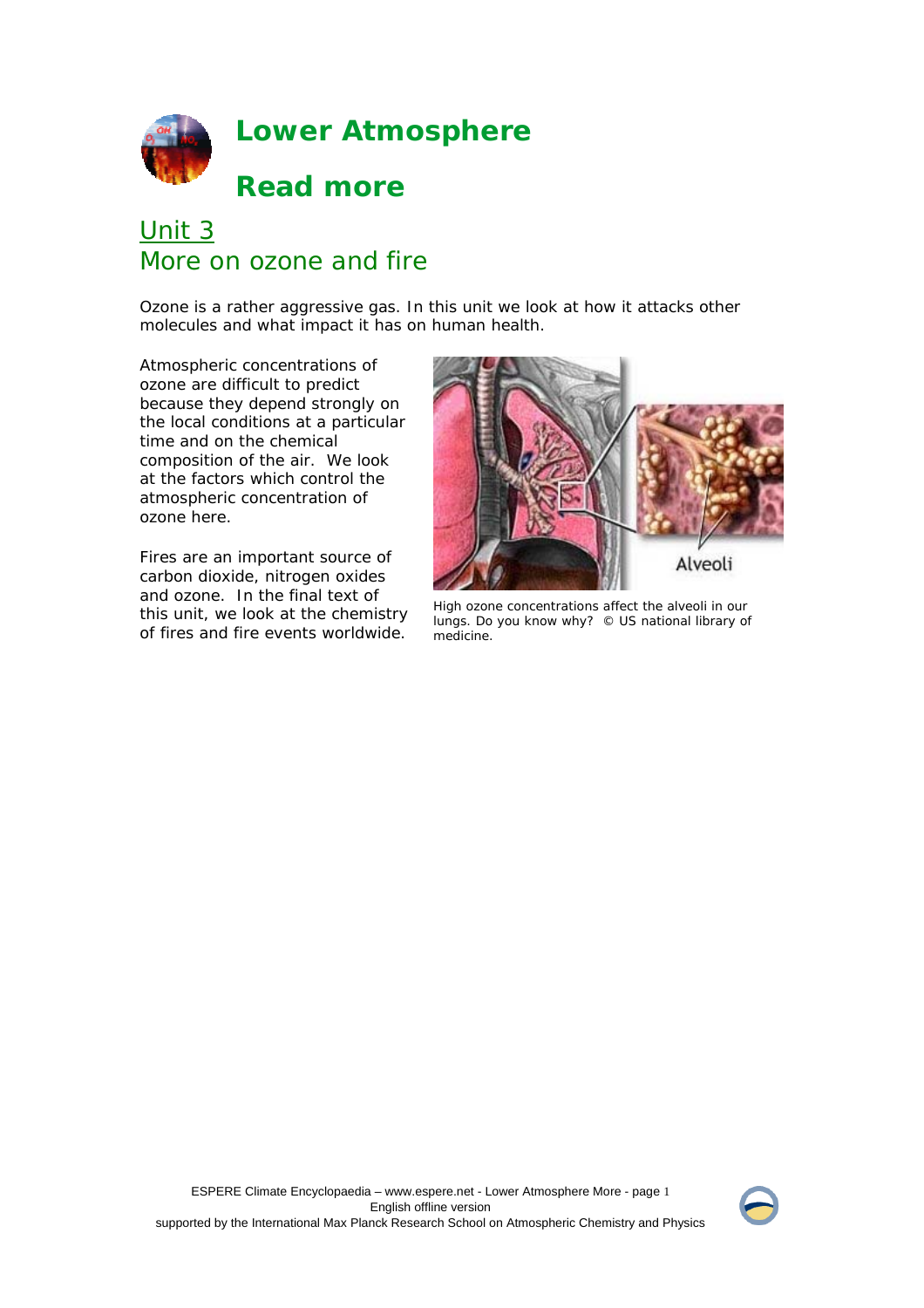## Part 1: Ozone reactions

**Why is ozone dangerous?** 

**Stratospheric ozone protects us from harmful ultra-violet radiation from the Sun. However, in the troposphere, ozone is dangerous to our health and in this section we look at the damage ozone does.**

#### **A little bit of ozone is needed**

Its not true that we don't want any ozone in the troposphere. We need low levels in the air to form hydroxyl radicals (OH) to clean the air of harmful chemicals. However, high concentrations of ozone are harmful to our health and damage plants. In swimming pools ozone is sometimes even used to kill bacteria. So what makes ozone so aggressive?



2. Not all fatty acids have double bonds. Some are (a) saturated and so just have C-C single bonds. Many of them are, however, (b) unsaturated and have C=C double bonds. Source: NTRC, Univ. of Texas Kingsville.

|                                  |  | $O_3 + hv \frac{1000}{1000} \rightarrow O(^{1}D) + O_2$ ( $\lambda$ < 310 nm) |
|----------------------------------|--|-------------------------------------------------------------------------------|
| $O(^{1}D) + M \rightarrow O - M$ |  | 97%                                                                           |
| $0 + 0, +M \rightarrow 0, +M$    |  |                                                                               |
| $O(^1D) + H_2O \rightarrow 2OH$  |  | $3\%$                                                                         |

1. OH formation can only take place if there is a small amount of ozone in the air. scheme: Elmar Uherek.

#### **Ozone attacks our respiratory system**

We know that organic compounds made up of carbon (C) and hydrogen (H) are present in all living organisms, in plants, in animals and in our bodies. As well as C and H, these compounds may also contain oxygen (O), nitrogen (N), sulphur (S) and phosphorous (P). The main structures of organic compounds are made of carbon, and generally include C-C single bonds and C=C double bonds. C=C double bonds are found everywhere; in unsaturated fatty acids, haemoglobin, proteins, on the surface of the pulmonary alveoli in our lungs and its mucus membrane and in many other bio-molecules.

Ozone attacks these C=C double bonds.

The other two main oxidants, OH and NO3, have extremely short lifetimes and react immediately they are formed. Ozone, however, can enter the lungs. Every day we breathe 20,000 liters of air into our lungs. This air carries many chemicals and particles, including ozone.

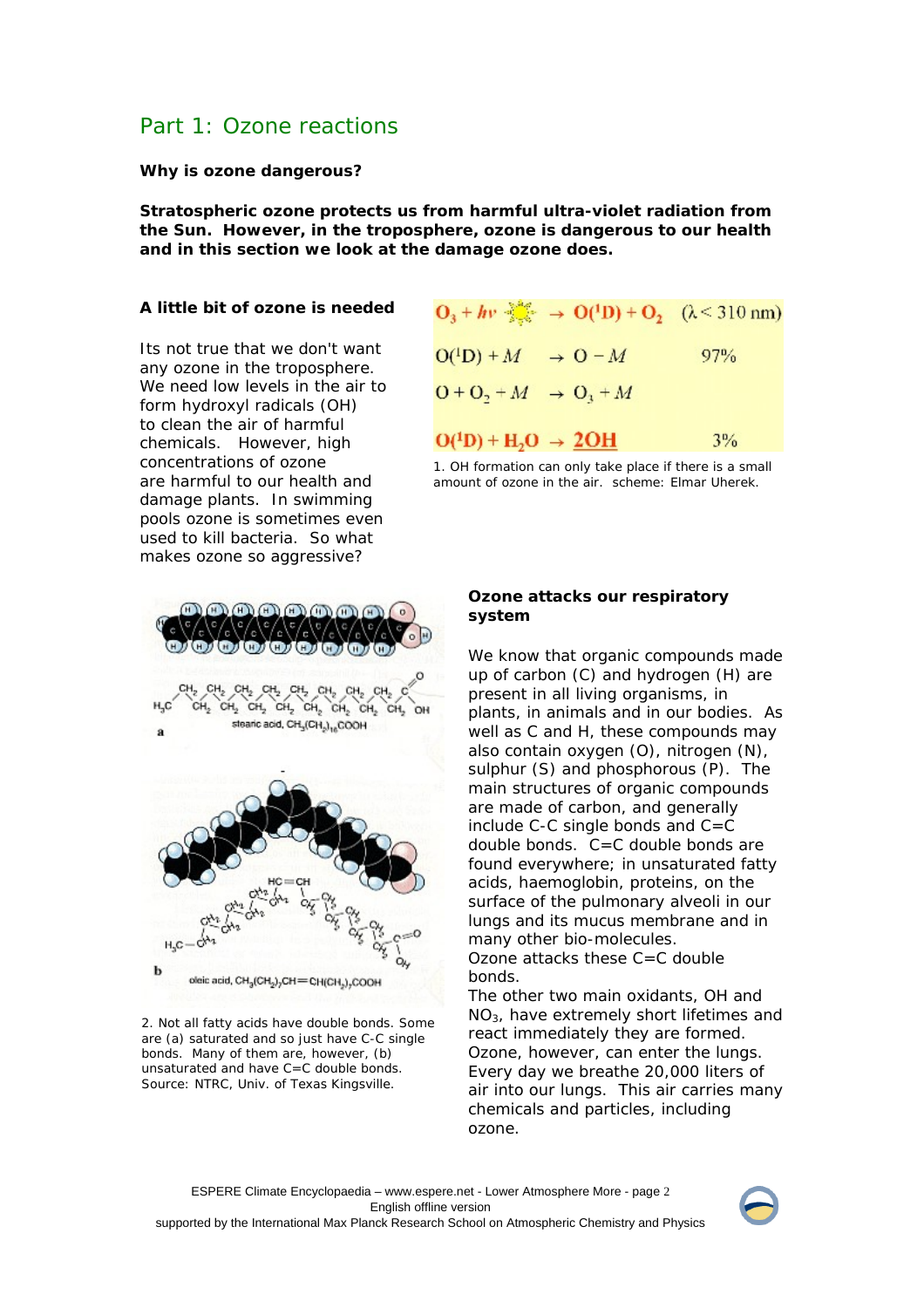#### **Ozone breaks down double bonds.**

Ozone reacts with fatty acids in the lungs in the same way that it does in the air. Ozone reacts with the C=C double bonds and breaks down the molecule into very reactive radicals. These radicals then react further. The end result is inflammation of the lungs. This causes breathing problems in previously healthy people and is particularly dangerous for people with asthma. If ozone levels are high it can be dangerous to do sports or hard physical activity.



3. Our lungs have a surface area of 80 - 100  $m<sup>2</sup>$  and we breathe in 20,000 litres of air each day. This air contains many chemicals and particles, including ozone and this ozone attacks the alveoli and mucus membranes of our lungs. © emphysem-info.



4. The reaction of ozone with double bonds (ozonolysis) breaks down (cracks) the C=C bond. scheme: Institute for chemical education - Univ. of Duisburg, Germany.

Ozone not only breaks down the C=C double bonds in our lungs, it also attacks the double bonds of terpenes from plants, many other molecules in the air and causes damage to plant leaves. At very high concentrations ozone can even destroy the double bonds in the rubber of an air balloon and make it burst.



5.  $a + b$ ) Rubber contains  $C = C$  double bonds. If you expose a balloon to a stream of ozone rich  $air \dots$ 



... it becomes thinner and thinner and finally the balloon bursts. Experiment: Institute for chemical education - University of Duisburg, Germany.



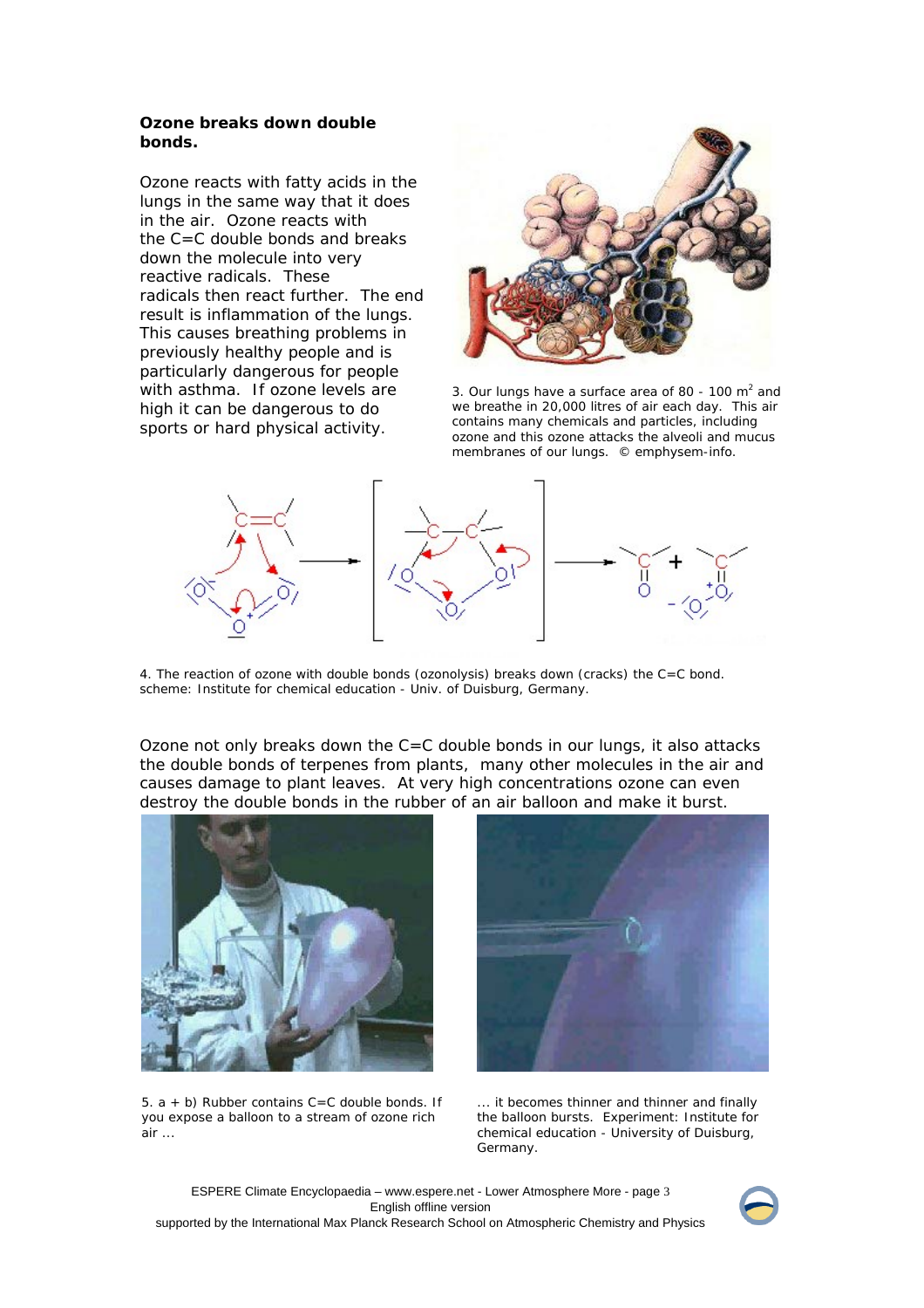# Part 2: Ozone abundance

## **Understanding tropospheric ozone abundance**

## **In this section we look at where ozone comes from and how is removed from the air.**

### **Ozone control by nitrogen oxides and organic compounds**

In Unit 3 of the basics section of the Lower Atmosphere topic we learnt about the diverse characteristics of ozone and how ozone smog forms. Have a look at the chapter on 'ozone smog' again and at the scheme below.



1. How ozone smog is formed. - Scheme: Elmar Uherek.

High ozone concentrations are formed in and around urban areas on hot sunny days when volatile organic compounds (VOC's) and nitrogen oxides from traffic react together.

The presence of nitrogen oxides and sunlight (hv) alone does not necessarily lead to ozone formation. This is because the ozone which forms simply reacts again with nitrogen oxide (NO) and is destroyed. So this reaction cycle (a so called null cycle) results in no net production or depletion of ozone in the air.



2. a) Cycle of ozone formation and consumption. Although there is high conversion of nitrogen dioxide (NO2) into ozone, there is no net production or depletion of ozone overall.

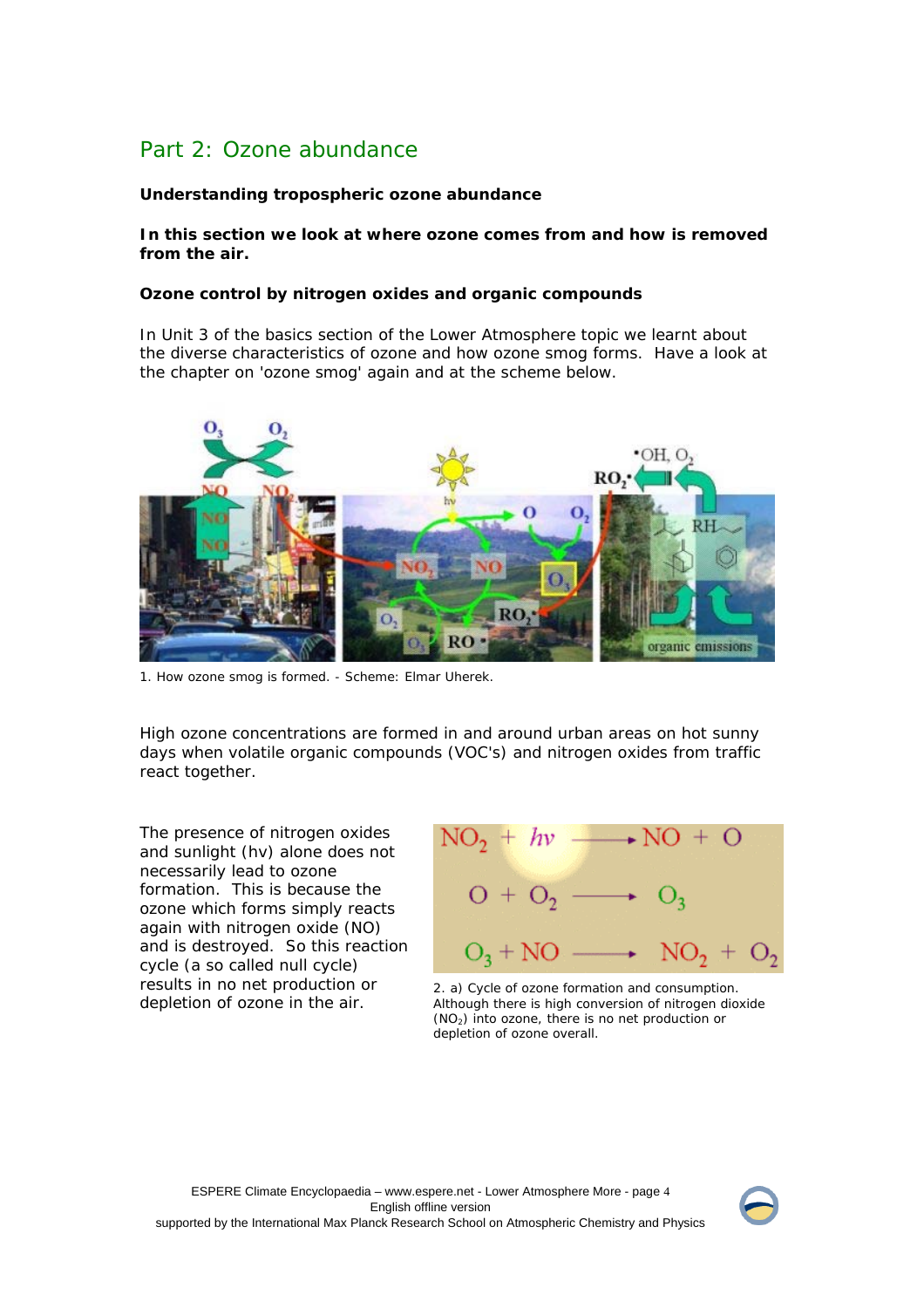However the air also contains volatile (gaseous) organic compounds (VOC's). In chemical reactions these are often abbreviated to RH. They react with OH radicals to form peroxy radicals  $RO<sub>2</sub>$  and these radicals oxidise NO. This prevents the NO from reacting with ozone and levels of ozone rise.

|                                                                               | $RH + OH \longrightarrow R + H2O$                  |  |
|-------------------------------------------------------------------------------|----------------------------------------------------|--|
|                                                                               | $R_1 + Q_2 \longrightarrow RQ_2$                   |  |
|                                                                               | $RO_2$ + NO $\longrightarrow$ RO + NO <sub>2</sub> |  |
|                                                                               | $RO: + O_2 \longrightarrow HO_2: + RCHO$           |  |
| $+$                                                                           | $HO_2$ + NO $\longrightarrow$ OH + NO <sub>2</sub> |  |
| $RH + 2O2 + 2NO$ $\longrightarrow$ RCHO + H <sub>2</sub> O + 2NO <sub>2</sub> |                                                    |  |

hv stands for sunlight, since light energy is given by the quantum mechanical expression  $E = hv$ 





3. Ozone isoplethes - The graph shows the dependence of the formation of high ozone concentrations on the mixture of volatile organic compounds (VOC) and nitrogen oxides (NOx). Images 2+3 are adapted from a lecture given by Mike Hannigan, Univ. of Colorado, Boulder, U.S.A.

In a diagram of so called isopleths you see black lines representing the same ozone concentrations. Production of more or less ozone strongly depends on the mixture of nitrogen oxides (NOx) and VOC's (RH) in the air. If levels of NOx are high but VOC levels are low, ozone will not be formed (blue point A) and may even be consumed in the city centre. If levels of VOC's are high but NOx levels are low, ozone concentrations are also low (point B). It is only when both NOx and VOC levels are high that ozone levels increase (point C).

Since ozone levels respond quickly to the local conditions, ozone concentrations vary depending on the time of day, on how much sunshine there is and on NOx and VOC concentrations. This makes it difficult to calculate a global average ozone concentration.

#### **Other sources**

Urban traffic is not the only source of nitrogen oxides and is, therefore, not the only source of ozone. Nitrogen oxides are emitted during other combustion processes such as vegetation fires. The image on the right shows smog in white and increasing ozone concentrations from green to yellow to red in the plume of the big fires in Indonesia in 1997.



ESPERE Climate Encyclopaedia – www.espere.net - Lower Atmosphere More - page 5 English offline version supported by the International Max Planck Research School on Atmospheric Chemistry and Physics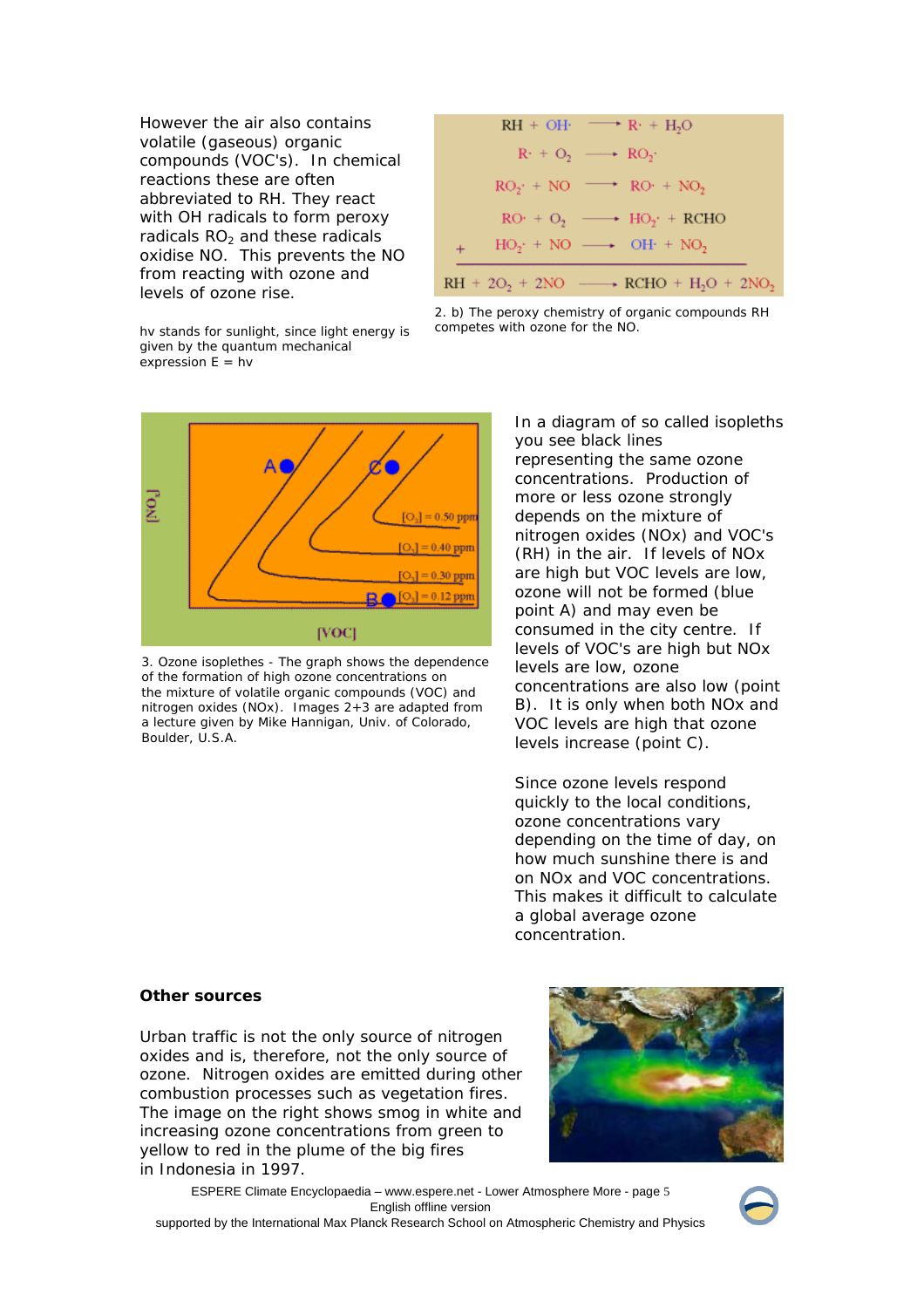Lightning is another source of nitrogen oxides. Some high ozone concentration events in Australia are actually the result of nitrogen oxides formed during thunderstorms and heavy lightning over South Africa.



5. Trend in the monthly ozone abundance measured at the Hohenpeissenberg Observatory. Image: courtesy of the German Weather Service.

Although the data suggests it, tropospheric ozone levels are not falling.

Ozone trends depend on the location and there are large variations in levels over the Earth. We cannot estimate ozone trends either from the global view of satellites or from the local view of a single ground station. The figure on the right gives ozone data at two different heights in the atmosphere and shows that ozone distributions have different trends depending on the altitude. The data shows that ozone levels are decreasing in the stratospheric ozone layer (have a look in the 'Higher Atmosphere' topic for more information on this) and increasing in the troposphere.

4. Smog plume from vegetation fires in Indonesia. Image courtesy NASA GSFC Scientific Visualization Studio, based on data from TOMS.

#### **Measuring ozone**

There are only a few surface ozone measurement stations in Indonesia and none over the ocean so how did we get the information about ozone concentrations during the fires? Ozone is observed from space by instruments installed on satellites. When we use satellite data we have to take into account that the instruments measure the concentration in the whole atmosphere and not just in the surface layer. Look at the ozone trend measured at the German Hohenpeissenberg Observatory. Does this mean that ozone in Germany is decreasing? Previously we learnt that tropospheric ozone levels have increased almost everywhere.



6. Ozone data from Hohenpeissenberg separated for two altitudes, 5 km in the troposphere and 20 km in the stratosphere.

Image: courtesy of the German Weather Service

ESPERE Climate Encyclopaedia – www.espere.net - Lower Atmosphere More - page 6 English offline version supported by the International Max Planck Research School on Atmospheric Chemistry and Physics

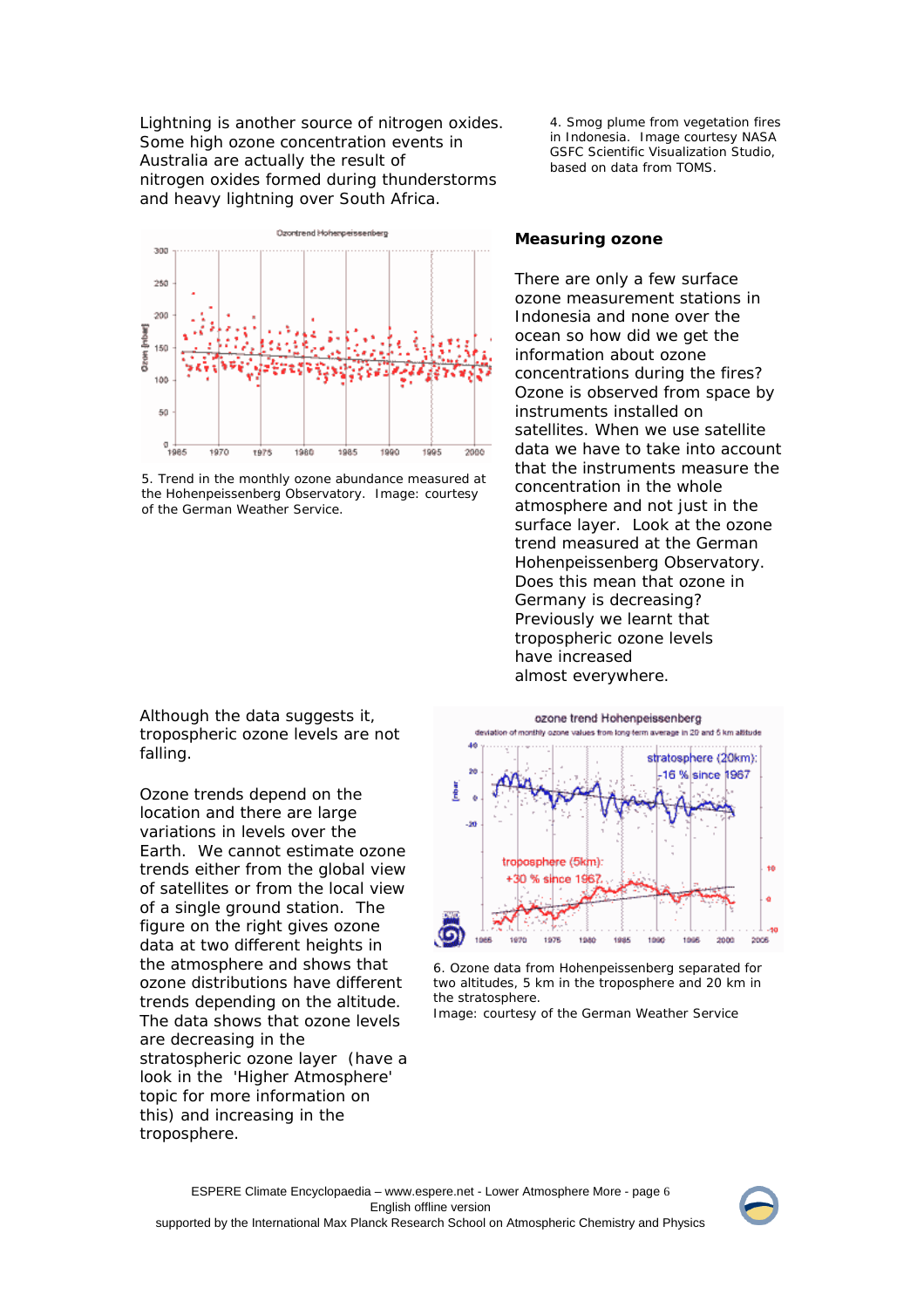Satellites see both the troposphere and the stratosphere at the same time. The data obtained, therefore, needs to be carefully interpreted to enable accurate representations of ozone trends at different altitudes in the atmosphere.

## Part 3: Fire

#### **Fire chemistry and its global importance**

#### **Every year, large areas of our planet burn:**

10 million hectares of boreal forest in the northern latitudes 40 million hectares of tropical and sub-tropical forest 500 - 1000 million hectares of open forest and savannah

where 1 million hectares =  $10,000$  km<sup>2</sup>

Imagine the area:



1. Area of European countries in millions of hectares. The Netherlands, for example, covers an area of  $41,500$  km<sup>2</sup>. image: Elmar Uherek.



2. Smoke over Siberia. Image courtesy of the SeaWiFS Project

Because most of the focus is on the destruction of the rainforests by fire, its easy to forget that large areas of the boreal forests in, for example, Siberia and Canada also burn each year. These boreal forests cover an area of 920 million hectares, make up 73% of the global coniferous forest area and 29% of the total world forest. Nowadays, boreal forest fires are not only caused by nature but also by humans.

## **The global carbon budget of CO2 exchange for the period 1850 - 1990.**

Values in Pg Carbon (Pg C) 1 Pg = 1015 g = 1 billion tons.

ESPERE Climate Encyclopaedia – www.espere.net - Lower Atmosphere More - page 7 English offline version supported by the International Max Planck Research School on Atmospheric Chemistry and Physics

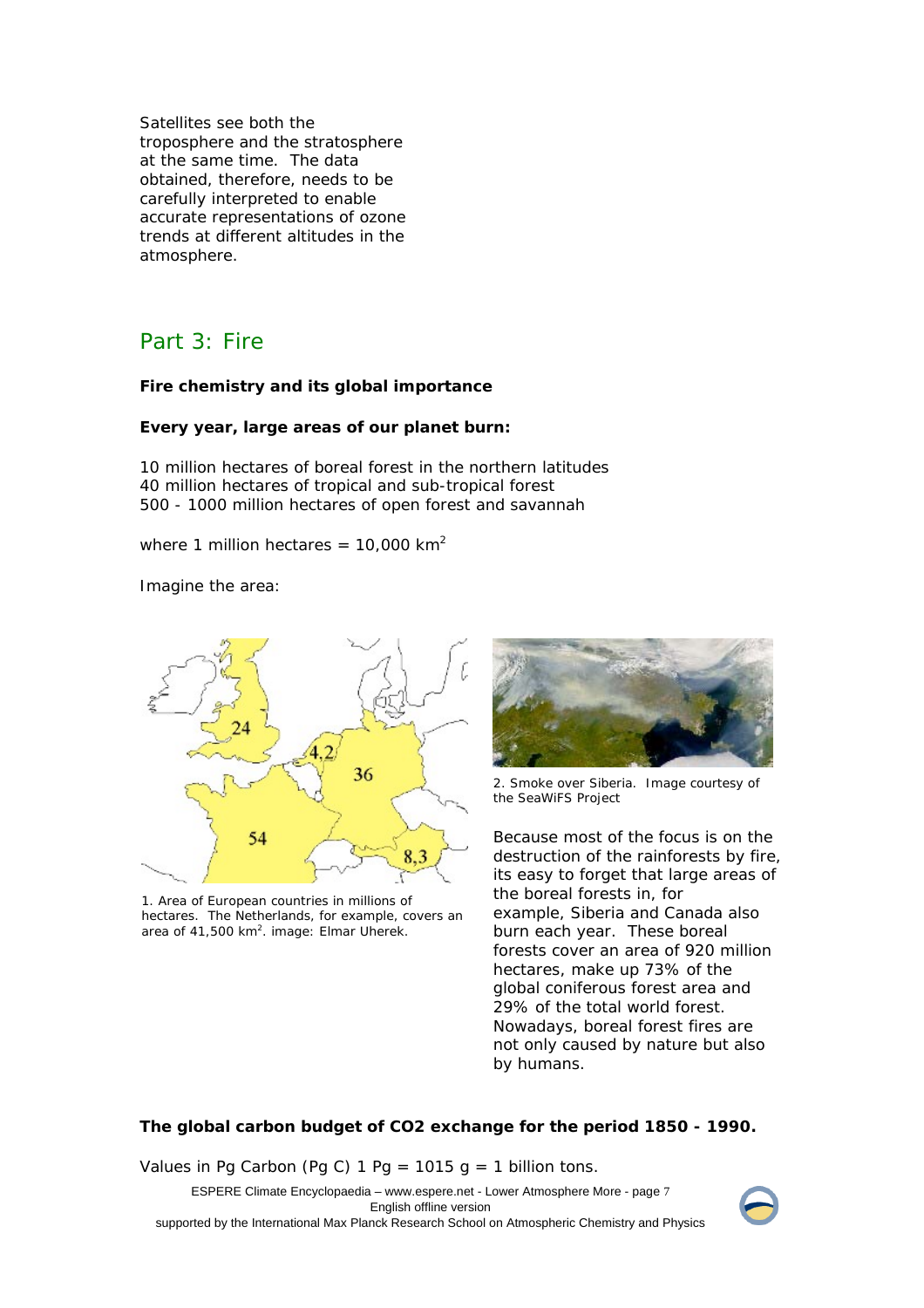Emissions from man-made fires are an important source of carbon to the atmosphere.



3. Carbon dioxide - sources and sinks - image: Elmar Uherek

- The main sources are:
- 1) landuse change (+ 121 Pg C)
- 2) fossil fuel burning (+ 212 Pg C)

The main sinks are:

3)  $CO<sub>2</sub>$  uptake by the oceans (- 107 Pg C)

4)  $CO<sub>2</sub>$  uptake by continents (- 82 Pg C)

The uptake of carbon dioxide by the continents is poorly understood but is thought to be primarily the result of increasing plant growth in places other than the typical burning regions.

90% of the  $CO<sub>2</sub>$  emissions from landuse change are from deforestation. A major problem in the rainforests is that once the forest has burnt, secondary vegetation grows. This secondary vegetation burns yearly. This stops new trees establishing themselves and prevents reforestation.

Natural vegetation fires can be short term  $CO<sub>2</sub>$  sources to the atmosphere. Over the long term, however, natural fires have either very little influence on  $CO<sub>2</sub>$ levels or may actually represent a very small carbon sink  $(< 0.1 \text{ pG C y}^{-1})$  since carbon containing sediments are stored in the ground. Open forest and savannah fires occur in cycles of 1-3 years over much larger areas than rainforest fires and have little influence on the climate system.

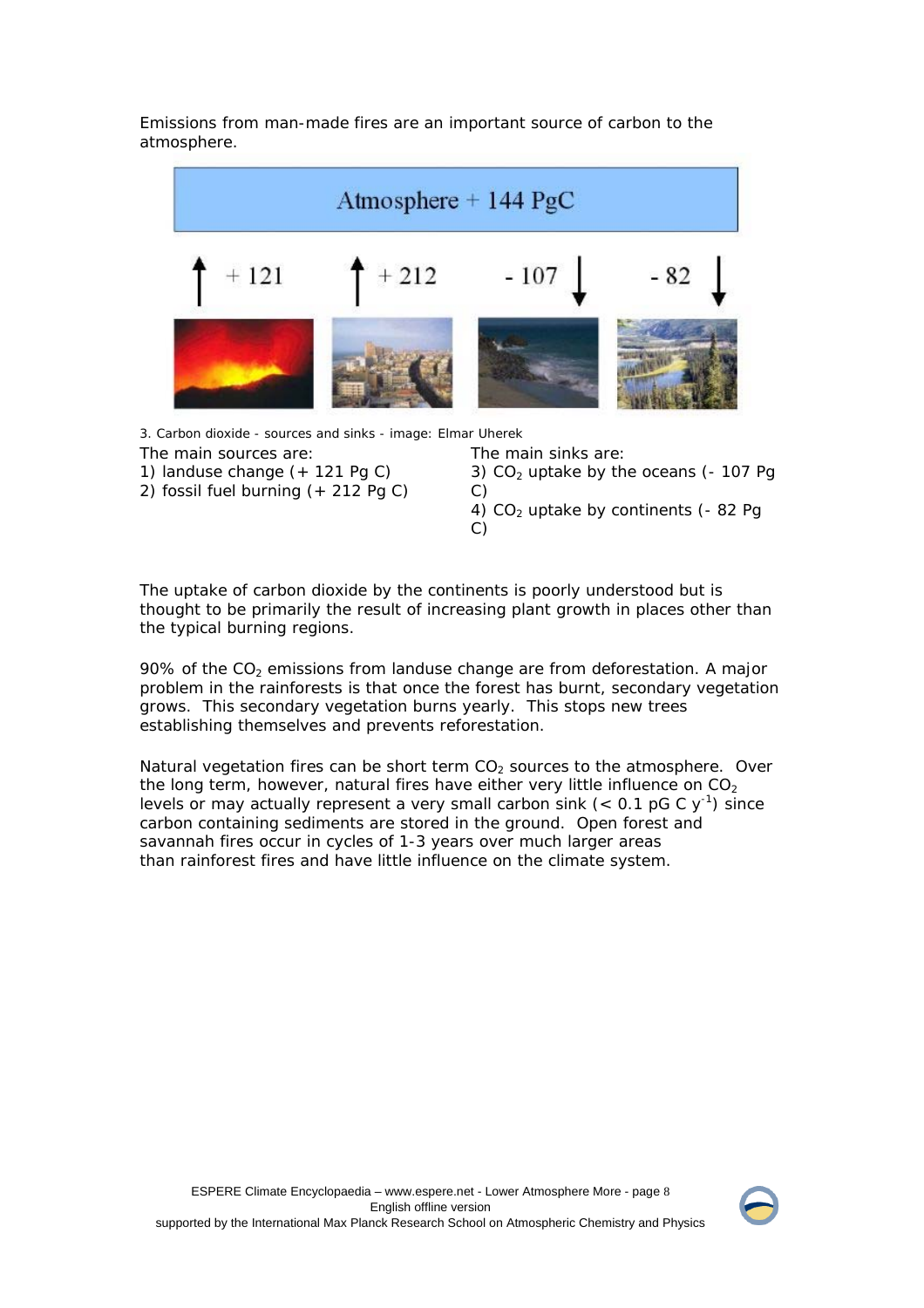

4. Fires spots around the word. Map: from Global fire monitoring centre.

## **What is formed during the combustion process?**

This depends on;

a) what the plants consist of

b) the temperature of the flames c) how much oxygen is available d) whether it is an open fire or a smouldering fire

## **What do plants consist of?**

Plants contain up to 60% water although their water content is generally lower than this before the fire season as the vegetation looses a lot of water

during drought times. The typical elemental composition of the dry organic matter in plants is;

carbon (C) 45% oxygen (O) 42% hydrogen (H) 6% others (N, S, P) 7% (S 0.1 - 0.5%) Plants typically have the following components: cellulose and hemicellulose [carbohydrates  $(C_6H_{10}O_5)_n$ ] 50-70% lignin 15-35% smaller amounts of: proteins, amino acids, other metabolites minerals up to 10%



5. The picture shows a forest area during fire and two years later after reseeding and rehabilitation efforts. photo: Dylan Rader. Wildland fire pictures.